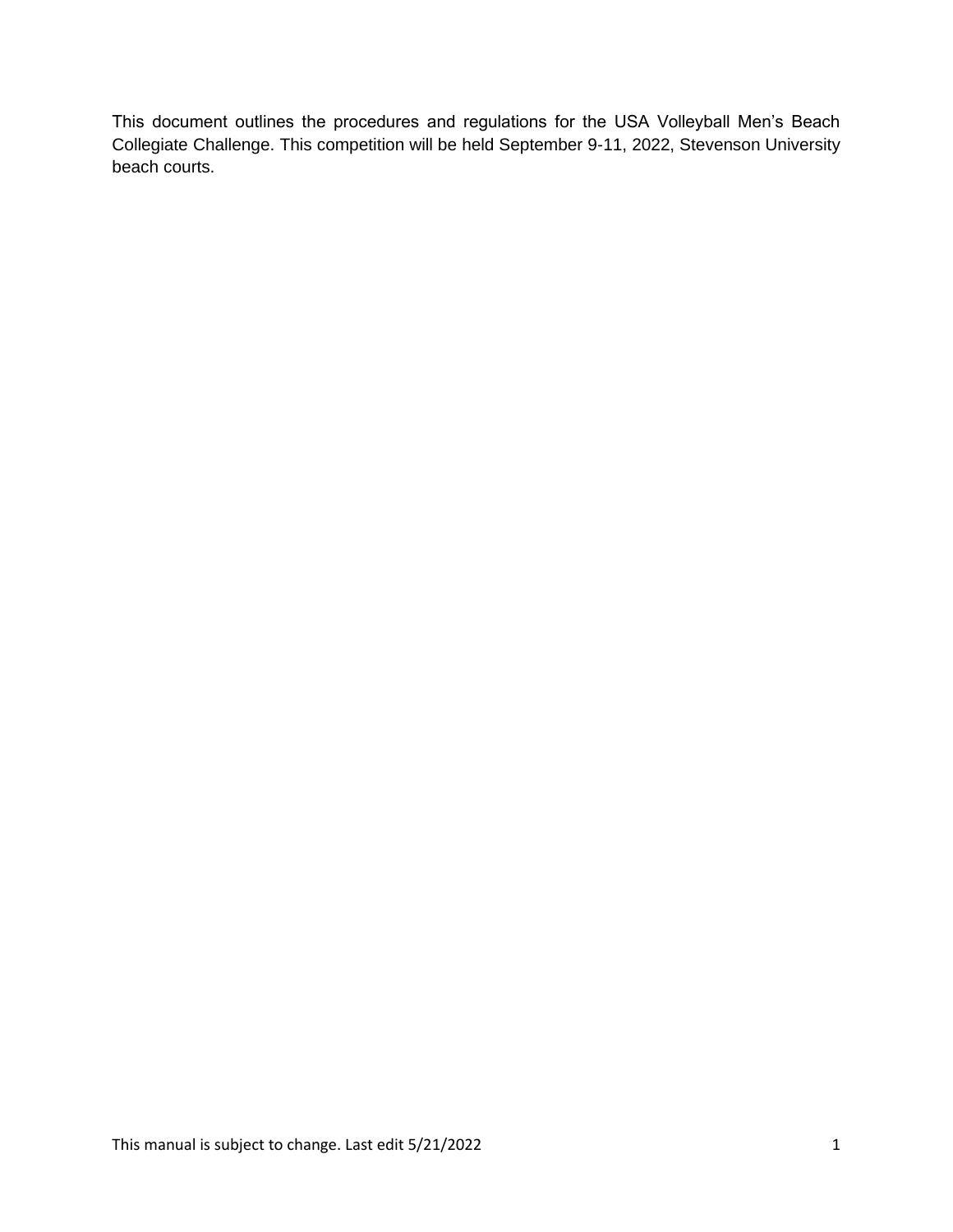# Table of Contents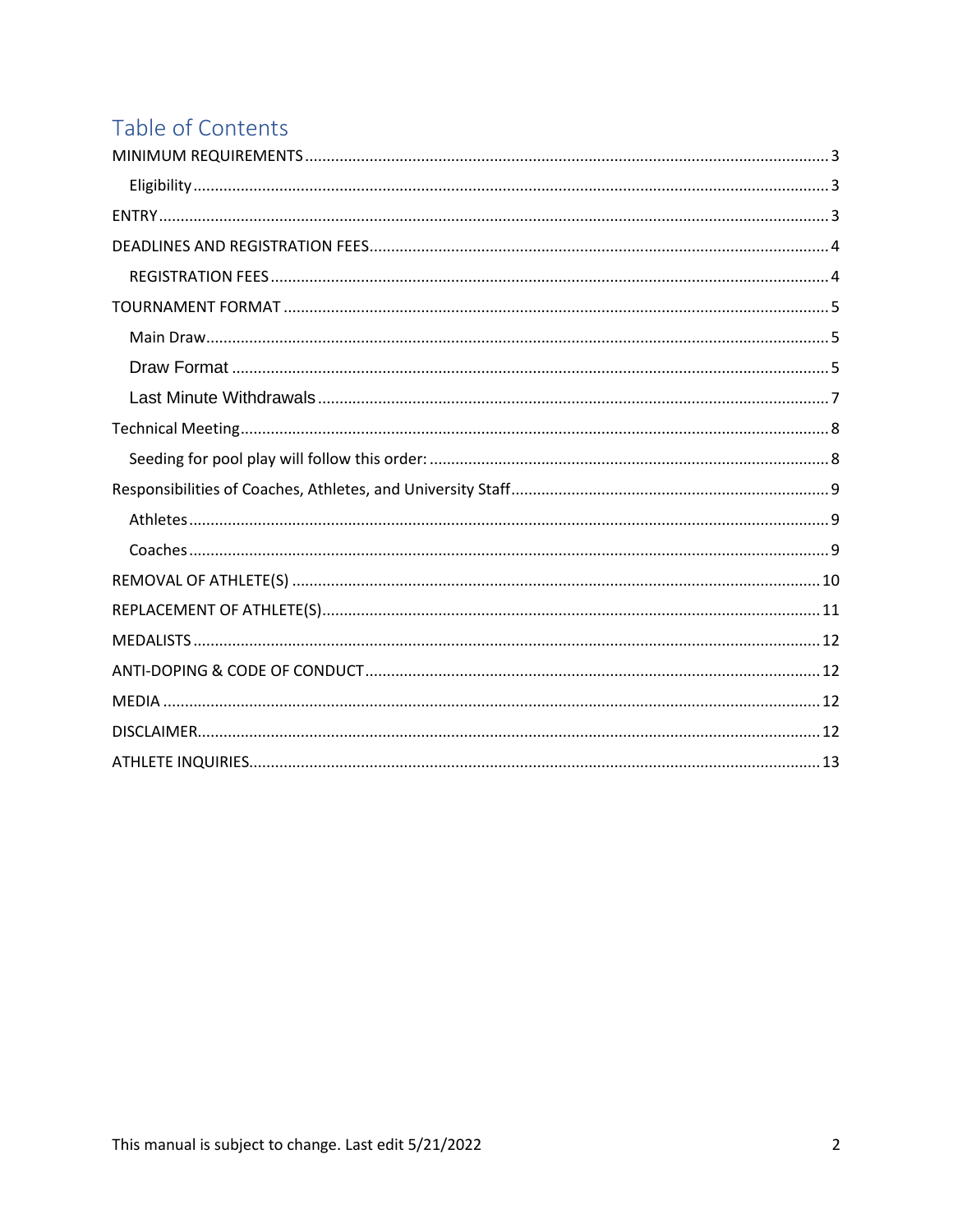## <span id="page-2-0"></span>MINIMUM REQUIREMENTS

All athletes must be eligible to complete for the United States per USAV, NORCECA, FIVB, and IOP regulations/requirements.

### <span id="page-2-1"></span>**Eligibility**

- ❖ Be eligible to compete for the United States per USAV, NORCECA, FIVB and IOC regulations/requirements. This program will follow all rules and regulations as established by the FIVB in the following manual: [https://www.fivb.com/-](https://www.fivb.com/-/media/2021/corporate/beach%20volleyball/tools/2021fivbbvbsportsregulationsv108122021clean.pdf?la=en&hash=A55F28BE1AB90CB07FB7BED8D2FFE0DD) [/media/2021/corporate/beach%20volleyball/tools/2021fivbbvbsportsregulationsv1081](https://www.fivb.com/-/media/2021/corporate/beach%20volleyball/tools/2021fivbbvbsportsregulationsv108122021clean.pdf?la=en&hash=A55F28BE1AB90CB07FB7BED8D2FFE0DD) [22021clean.pdf?la=en&hash=A55F28BE1AB90CB07FB7BED8D2FFE0DD](https://www.fivb.com/-/media/2021/corporate/beach%20volleyball/tools/2021fivbbvbsportsregulationsv108122021clean.pdf?la=en&hash=A55F28BE1AB90CB07FB7BED8D2FFE0DD) Be a currently registered member of USAV.
- $\div$  Complementary memberships will be provided for all athletes participating that do not already have a current USAV membership.
- ❖ Athletes must be at least 18 and less than 25 years of age on September 9, 2022.If graduate students are over the age of 25, they may send an appeal t[o bntdp@usav.org](mailto:bntdp@usav.org) Athletes on a pair can be from separate universities.
- ❖ Athletes must be currently officially registered as progressing towards a degree or diploma at a university or similar institution whose status is recognized by the appropriate national academic authority of the United States.
- ❖ Student athletes must have taken at least 6 credits towards a degree or diploma within the last six months before the event. The standard is that the athlete must be 'progressing' towards a degree.
- ❖ Former students of the institutions who have obtained their academic degree or diploma in the six months preceding the event start date are permitted to compete. Submit a signed letter from their university approving the athlete to participate. Should there be any issues not resolved by the University in relation to entry please see
- ❖ ATHLETE INQUIRIES

## <span id="page-2-2"></span>**FNTRY**

- $\div$  This event is open to any athlete who meets the minimum requirements in the SECTION ABOVE. However, priority will be given to pairs who are both from the same university.
- ❖ Interested athletes can register via the following link: [https://usav.bracketpal.com/signup/259.](https://usav.bracketpal.com/signup/259) A signed letter on university letterhead approving the athlete to participate must be submitted with the registration. The letter must be signed by a university official with their title clearly stated.
- ❖ The participating pairs of the event must bear all costs. Athletes should check with their university regarding possible financial assistance.
- ❖ The competition will consist of a 32-team main draw.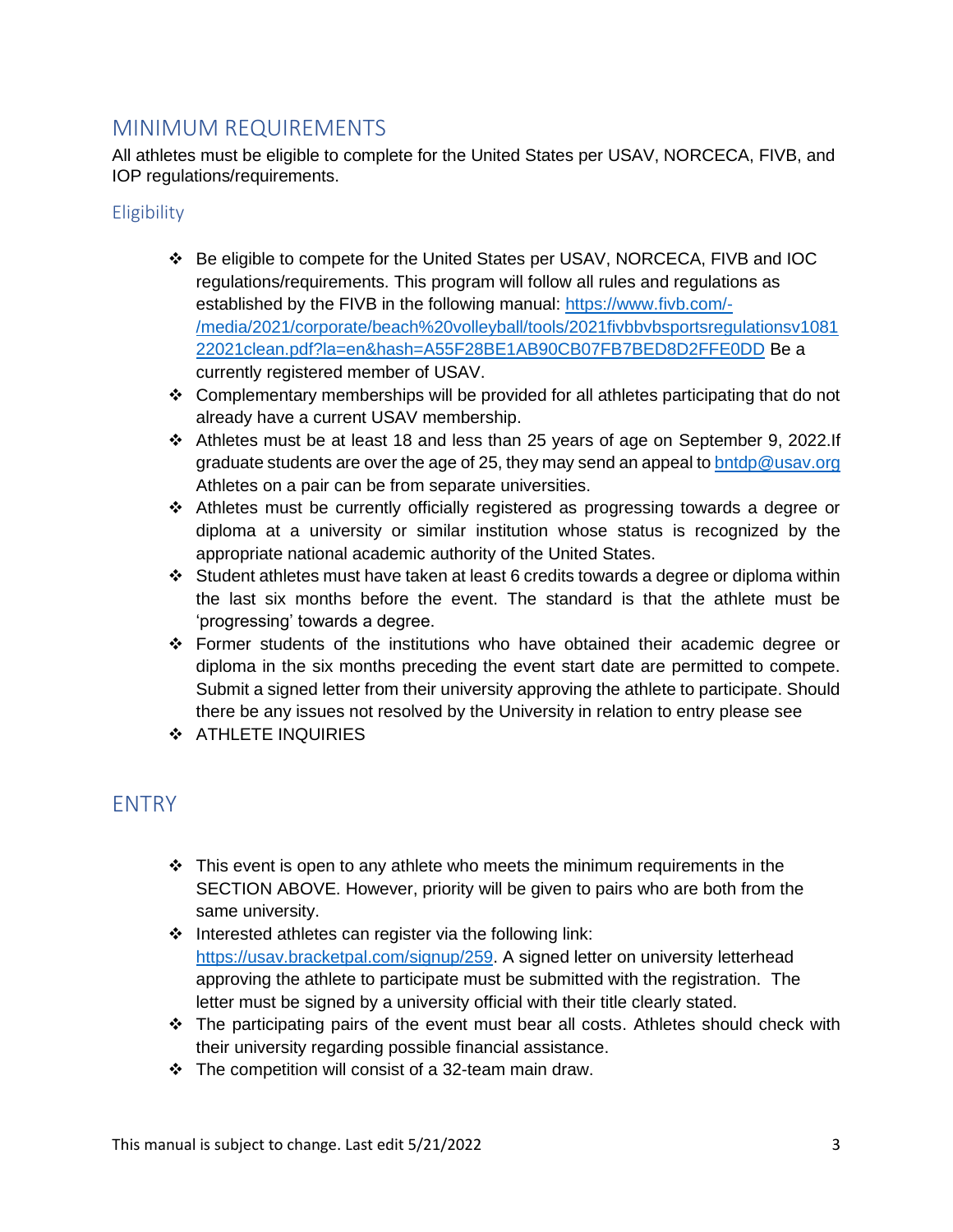- $\div$  24 teams will be granted entry based on the following: 1 team per school (only those registered before the August 1 deadline), USAV and AVP Ranking Points as of August 1, 2022. If teams do not have points, then teams will be granted entry based on the time of their registration.
- ❖ Six teams may be granted entry through wild cards granted by USAV. Any unused wild cards will default to the process in Section 2.4.1. (Teams that registered after August 1 will automatically be placed on the waitlist.)
- ❖ Two entries are automatically awarded to the HOST of the event.

## <span id="page-3-0"></span>DEADLINES AND REGISTRATION FEES

Deadlines are at 5:00 PM, Pacific Time, on the following dates:

- ❖ June 1, 2022, Registration link posted online and open
- ❖ August 1, 2022, Registration Deadline
- ❖ September 1, 2022, Last day to withdraw with no penalty
- ❖ September 1, 2022, Last day for late entries.
- ❖ September 3, 2022, Coach and Medical Registration Deadline
- ❖ September 8, 2022, Technical meeting
- ❖ September 9-11, 2022, Main Draw Tournament

### <span id="page-3-1"></span>REGISTRATION FEES

- ❖ Registration fees are as follows:
	- $\circ$  Standard registration fee per pair including one coach before the August 1, 2022, deadline \$210.40 plus fees<https://usav.bracketpal.com/signup/259>
	- o Late registration may be accepted until September 2, 2022, by emailing bntdp@usav.org and accepted teams will be placed on the Reserve List o Late registration cost is \$333.99 plus fees
	- Coaches and Medical may register for free before the September 3, 2022, deadline. Click [HERE](https://usav-ntdp.sportngin.com/register/form/149883649) to register.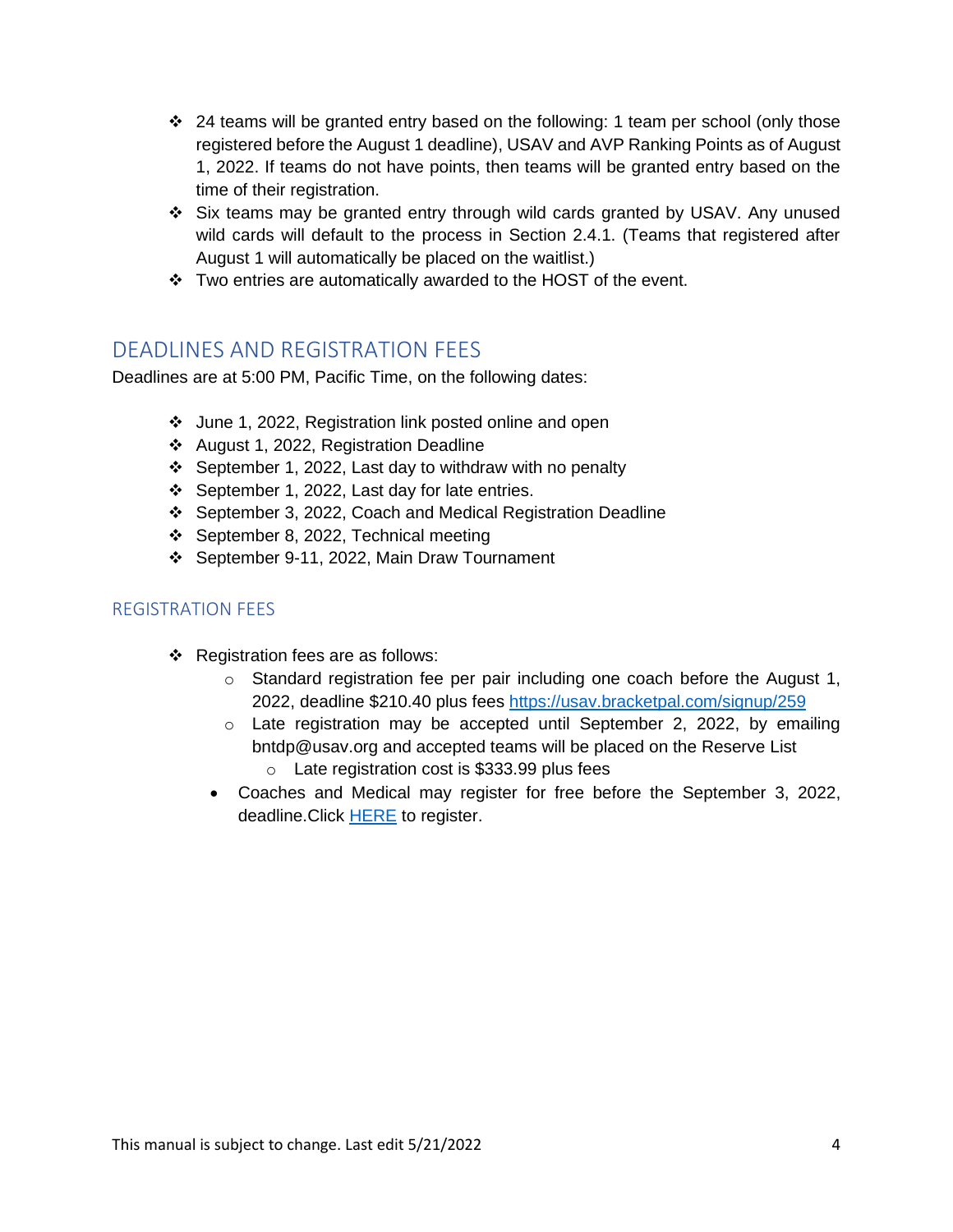# <span id="page-4-0"></span>TOURNAMENT FORMAT

#### <span id="page-4-1"></span>Main Draw

32 teams will be placed into the main draw. Teams will be placed in 8 pools of 4 and seeded per their ranking points. Any ties will be broken by entry date. Modified pool play will be used where seed one will play seed four and seed two will play seed three in each pool. The winning pairs will play off for first and second place in the pool and the losing pairs will play off for third and fourth place in the pool. The top three ranked teams from each pool will advance automatically to the final phase.

|                          |                          | <b>EXAMPLE POOL</b>                                                                                                                                                      |  |  |  |
|--------------------------|--------------------------|--------------------------------------------------------------------------------------------------------------------------------------------------------------------------|--|--|--|
| Pool Seed #1             |                          |                                                                                                                                                                          |  |  |  |
|                          | Match #1 Winner Match #1 | Loser Match #1                                                                                                                                                           |  |  |  |
| Pool Seed #4             |                          | Match #4                                                                                                                                                                 |  |  |  |
| Pool Seed #2             | Match #3                 | Loser Match #2                                                                                                                                                           |  |  |  |
|                          | Winner Match #2          | Winner Match #3 = 1st place, 1st round bye                                                                                                                               |  |  |  |
| Match #2<br>Pool Seed #3 | <b>NASA BR</b>           | Loser Match #3= 2nd place, still in contention for gold<br>Winner Match #4 = 3rd place, still in contention for gold<br>Loser Match #4 = 4th place, plays for 13th place |  |  |  |

\*Teams from the same university, if possible, shall not be placed in the same pool. The 2nd, 3rd, 4th and any other eventual university teams) will have their seed increased (for example from Seed #15 to Seed #16) until they are in a different pool then the other university. Should increasing the seed not work (or not be possible) then the seed is reduced (for example from Seed #32 to Seed 31) until the teams from the same university are in a different pool.

#### <span id="page-4-2"></span>Draw Format

The Drawing of Lots procedure (for the single elimination phase):

 $\div$  The top three ranked teams from each pool, will advance to the final phase.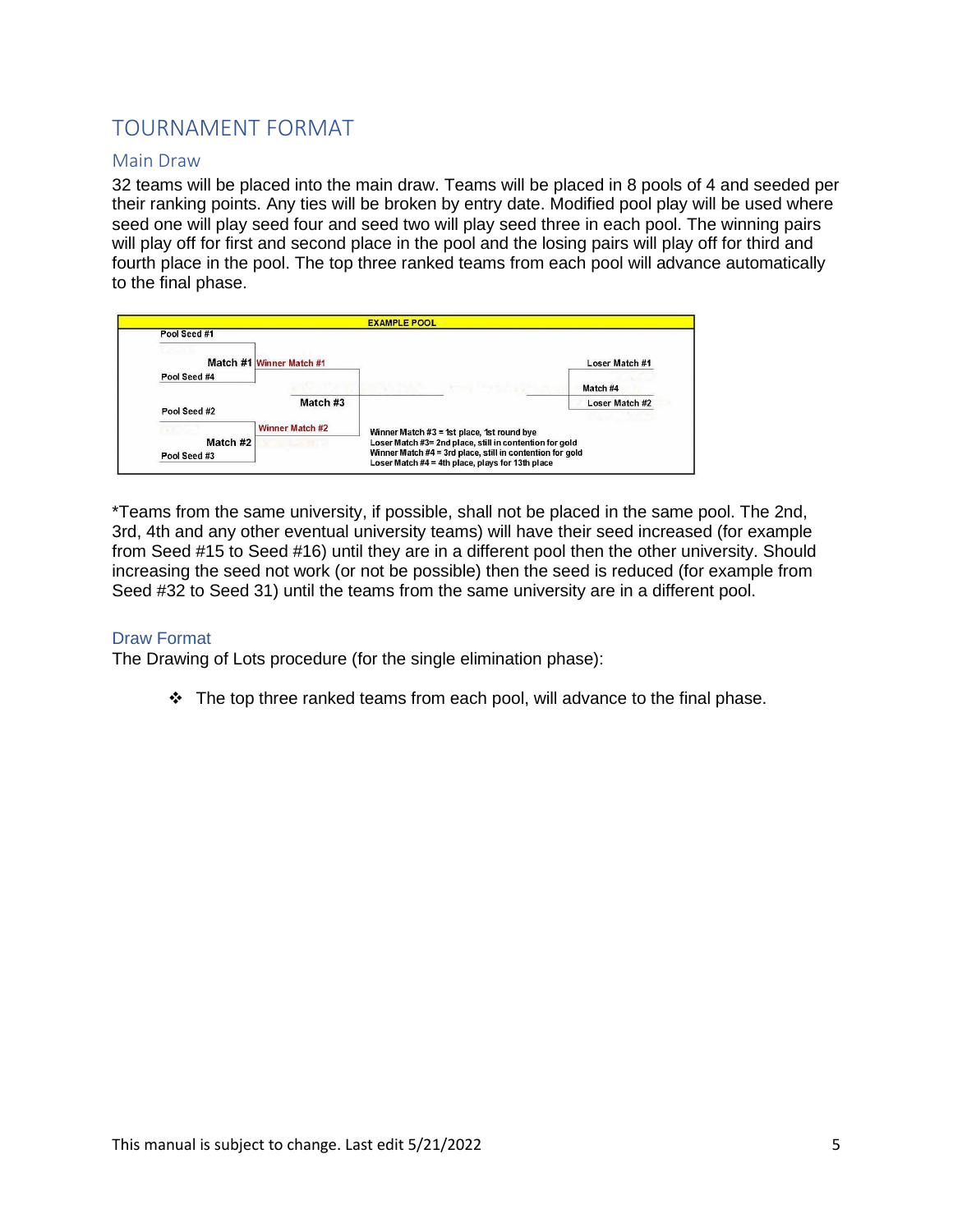

This manual is subject to change. Last edit  $5/21/2022$  6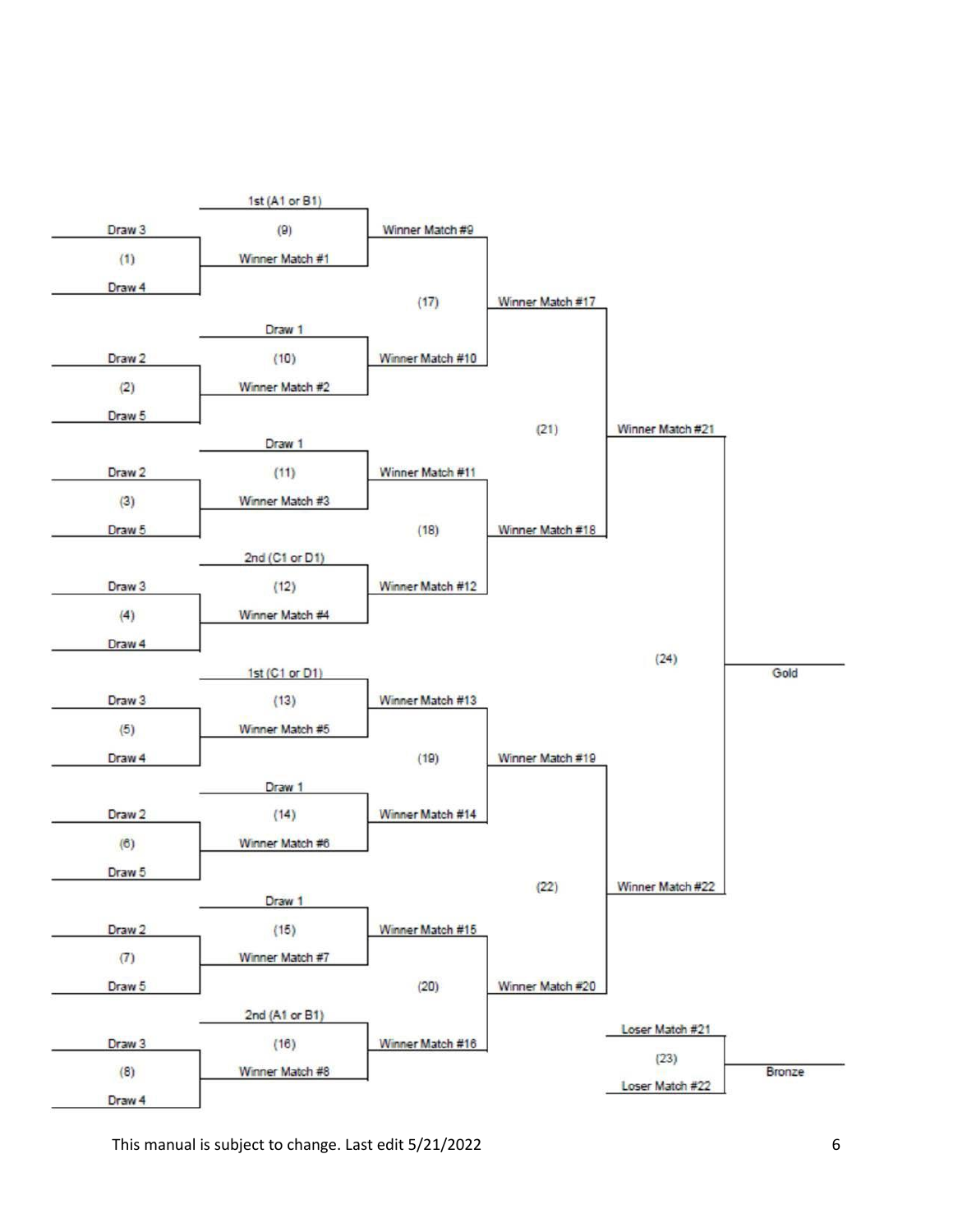- $\div$  A1 or B1 are decided by best ratio (wins, sets, points<sup>\*</sup>) highest ratio match #9, lowest ratio match #16
- ❖ C1 or D1 are decided by best ratio (wins, sets, points\*) highest ratio match #13, lowest ratio match #12
- ❖ Draw 1 = E1 + F1 + G1 + H1
- $\div$  Draw 2 = 4 x 2<sup>nd</sup> place teams from pool play with best ratio (match points, set ratio, rally point ratio, and if a tie still exists in rally point ratio, a draw will be conducted to break the tie)
- $\div$  Draw 3 = 4 x 2<sup>nd</sup> place teams from pool play with worst ratio (match points, set ratio, rally point ratio, and if a tie still exists in rally point ratio, a draw will be conducted to break the tie)
- $\cdot \cdot$  Draw 4= 4 x 3<sup>rd</sup> place teams from pool play with best ratio (match points, set ratio, rally point ratio, and if a tie still exists in rally point ratio, a draw will be conducted to break the tie)
- $\div$  Draw 5 = 4 x 3<sup>rd</sup> place teams from pool play with worst ratio (match points, set ratio, rally point ratio, and if a tie still exists in rally point ratio, a draw will be conducted to break the tie)

\*In the first two rounds teams from the same pool can't meet e.g. If Match  $#9 = B1$  vs Winner of Match #1 then Match #1 can't have a team from Pool B

\* Points earned from a forfeit don't count in this ratio (The matches won, and sets won do count)

### <span id="page-6-0"></span>Last Minute Withdrawals

The list of reserve teams is constantly updated until the Technical Meeting. Reserve teams must be present at the Technical Meeting and both players must sign in to register for the tournament to be considered for the potential inclusion in the event due to late withdrawals or no shows.

In case of the withdrawal(s) of team(s) after the completion of Technical Meeting/Preliminary Inquiry, the regulations of the lucky loser draw shall be implemented to determine the extra team(s) qualify. The Lucky loser draw regulation is as follows:

- $\cdot \cdot$  The lucky loser draw is conducted by the Technical Delegate assigned after the completion of the Technical Meeting/Preliminary Inquiry.
- $\cdot \cdot$  The lucky loser draw is implemented among the teams from the reserve list, provided they attend and sign in at the Technical Meeting/Preliminary Inquiry as eligible 'lucky losers';
- ❖ The first draw is between the two highest seeded teams among the eligible 'lucky loser';
- $\div$  For each additional available spot, the next highest seeded team must be drawn against the loser of the previous draw;
- ❖ This procedure continues until all additional open spots are filled.

In case there are no eligible reserve team(s) physically present at the Technical Meeting/ Preliminary Inquiry, the Host reserve teams as in the Confirmed Entry List will be picked up and the priorities will be given to the teams with higher Entry Points. If there is a tie between the 2 Host country reserve teams, a drawing of lots shall be conducted to determine the priority.

The Tournament is deemed to have started once the seeding has been confirmed at the Technical Meeting/Preliminary Inquiry and no further changes are allowed.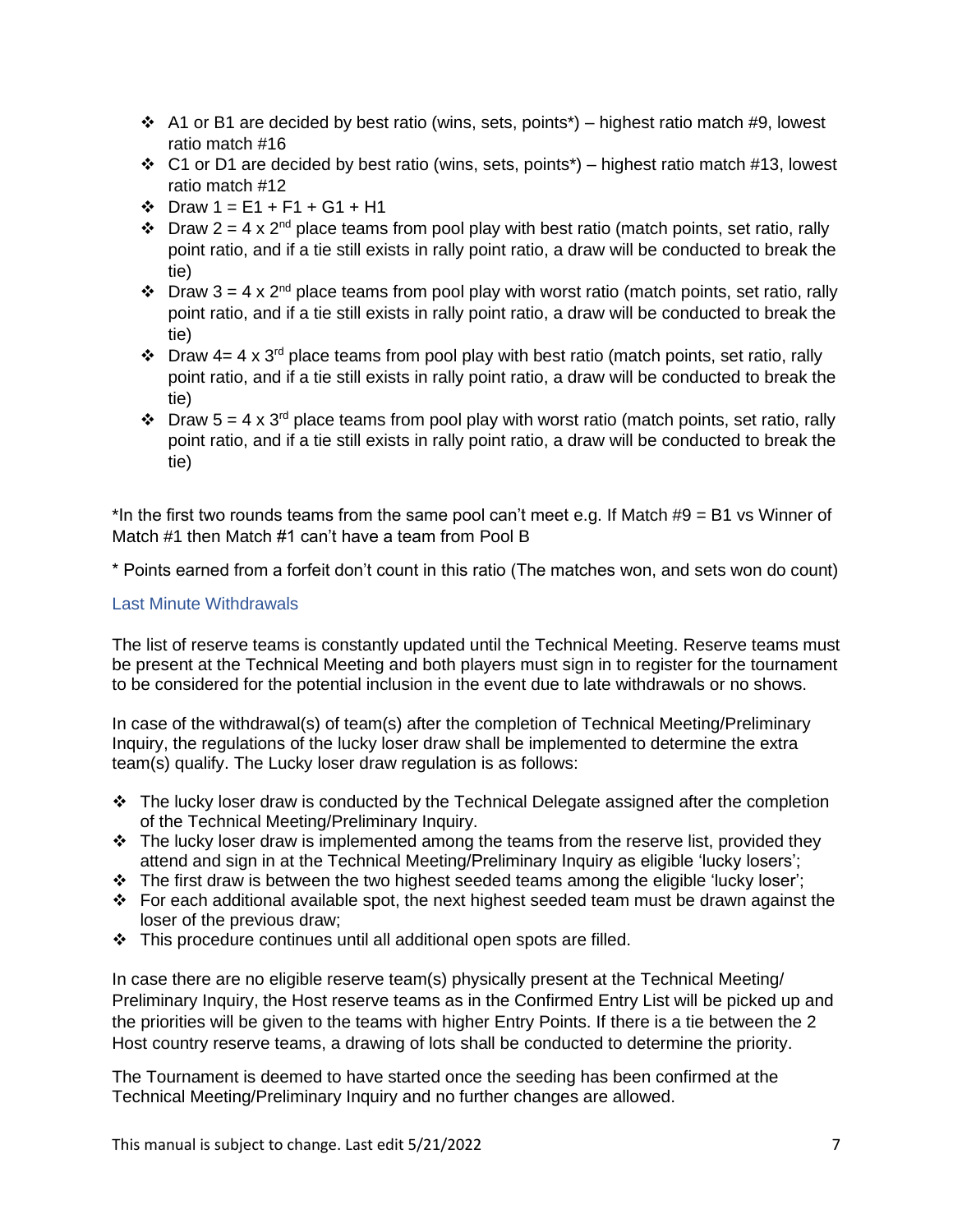# <span id="page-7-0"></span>Technical Meeting

- ❖ The Main Draw Tournament technical meeting will be held the evening of September 8, 2022, via zoom call. Athlete and coach attendance is mandatory.
- ❖ Technical Meeting 7:00-8:00 PM EST
	- Organizers will provide all Organizing Committee members, USAV Officials, referees, athletes, coaches, medical, VIPs, journalists, technical staff, court personnel, volunteers, etc. with an official accreditation and will ensure that only people with appropriate accreditation will have access to the designated venue areas.
	- **•** The technical meeting is an opportunity for athletes and coaches to ask questions. Finalized seeding and additional detailed information on the competition will be distributed on the USAV website within 1 hour after the completion of the Technical Meetings
	- The Main Draw Tournament, including pool play matches, will take place September 9 -11, 2022 and will consist of up to 32 pairs.

<span id="page-7-1"></span>Seeding for pool play will follow this order:

- ❖ Teams will be seeded by their USAV Ranking Points as of September 5, 2022
- ❖ Teams remaining that do not have USAV Ranking Points will have their seed determined by entry date. FIVB regulations will be followed for moving pairs of the same university to a different pool.
	- $\circ$  Exact pools will be posted online following the technical meeting in advance of the event on the tournament webpage [\(https://usav.bracketpal.com/index/1\)](https://usav.bracketpal.com/index/1)
	- o Pools will be seeded in the following format:

| POOL<br>Α | <b>POOL</b> | <b>POOL</b> | <b>POOL</b> |    | Pool $E$ Pool F | Pool G   Pool H |    |
|-----------|-------------|-------------|-------------|----|-----------------|-----------------|----|
|           | 2           | 3           |             | 5  | 6               |                 | 8  |
| 16        | 15          | 14          | 13          | 12 | 11              | 10              |    |
| 17        | 18          | 19          | 20          | 21 | 22              | 23              | 24 |
| 32        | 31          | 30          | 29          | 28 | 27              | 26              | 25 |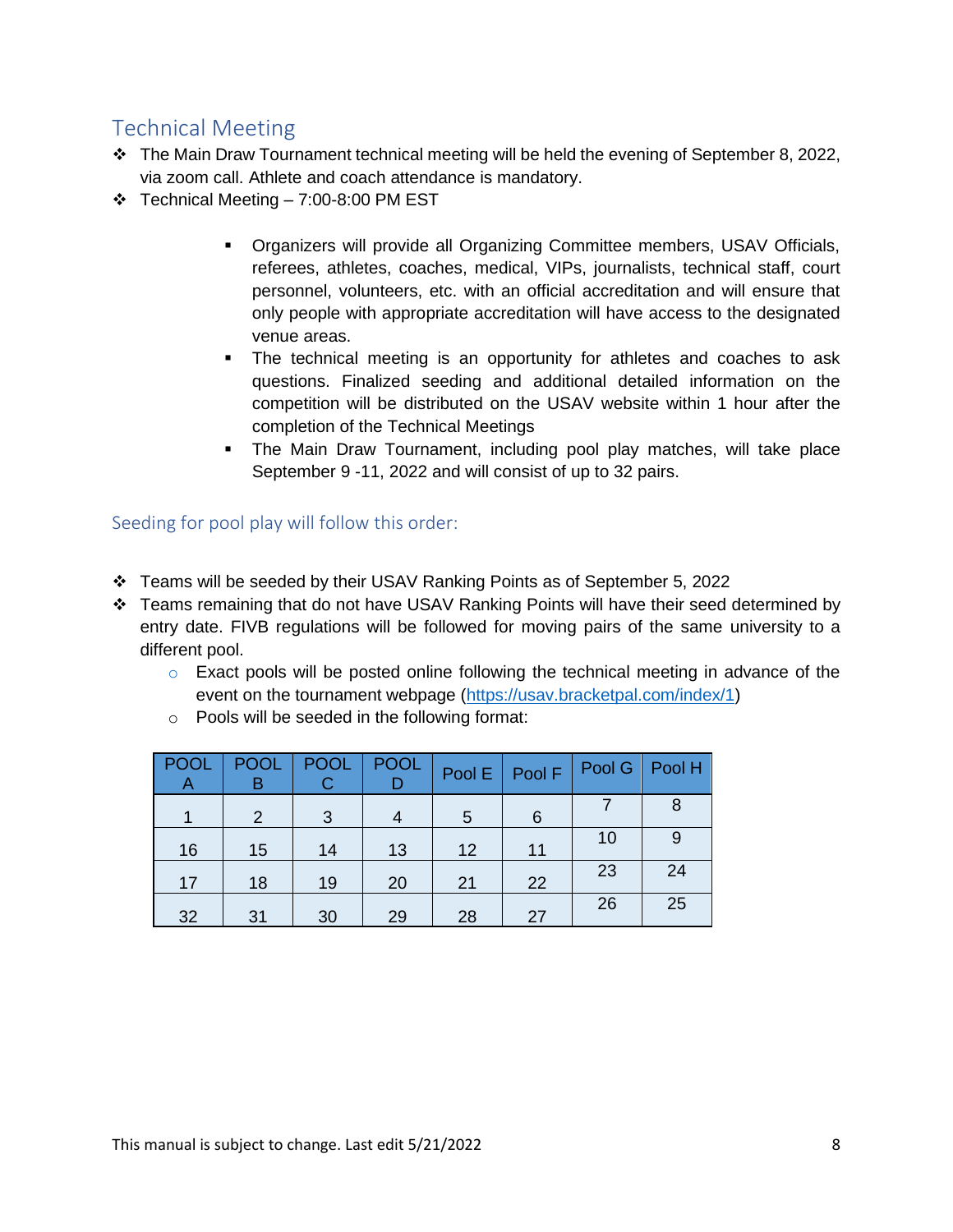# <span id="page-8-0"></span>Responsibilities of Coaches, Athletes, and University Staff

### <span id="page-8-1"></span>Athletes

Male athletes must wear shorts that are a minimum of 10 inches in length and a top that identifies the university they are representing. If athletes are from different universities, the team must wear matching uniform tops. The attire includes, at a minimum, shorts and tank tops that cover the midsection. The tops should have two (2) different numbers clearly visible that correspond to each player. College logos are permitted on any personal item. Hats, visors, sunglasses and sand socks are considered optional personal attire. In addition, for competitions, pairs must have matching tops and same-colored bottoms. Cold weather clothing is permitted in conjunction with the uniform and should fit snugly under any uniform.

During this event, one accredited medical staff member will be allowed inside designated areas to assist athletes with any medical needs. The accredited medical staff member must register for an accreditation by September 3, 2022, deadline (https://usav.bracketpal.com/signup/259) And must:

- ❖ Be a current USAV member in good standing
- ❖ Be SafeSport Trained
- ❖ Successfully completed a USAV background screening
- ❖ Provide a copy of current medical license
- ❖ Provide a copy of current liability insurance

### <span id="page-8-2"></span>Coaches

During this event, accredited coaches will be allowed to sit in the player's area and interact with the players during official warm-up, time-out, technical time-out and between sets. To receive an accreditation, the coach **must register by September 3, 2022, deadline**: (https://usavntdp.sportngin.com/register/form/149883649 ) Coaches of men's pairs may be a named beach or indoor volleyball coach of the university which the athletes represent or must meet the requirements in Coaches must:

- ❖ Be a current USAV member in good standing
- ❖ Be SafeSport Trained
- ❖ Successfully completed a USAV background screening
- ❖ Hold USAV IMPACT certification
- ❖ Pairs are not required to have a coach.
- ❖ A coach may be registered for more than one pair. Coaches are permitted to enter a match to coach once and should they leave the match they are not permitted to return. It is recommended that coaches stay with one pair for the duration of the match (i.e. from warm up until the final whistle). Only one coach will be permitted into the playing area beginning with the warmup until the final whistle.
- $\div$  The coach must wear a uniform which is different from the pair (e.g. polo/ track suit top, showing university name or logo). Should the coach not adhere to the USAV dress code,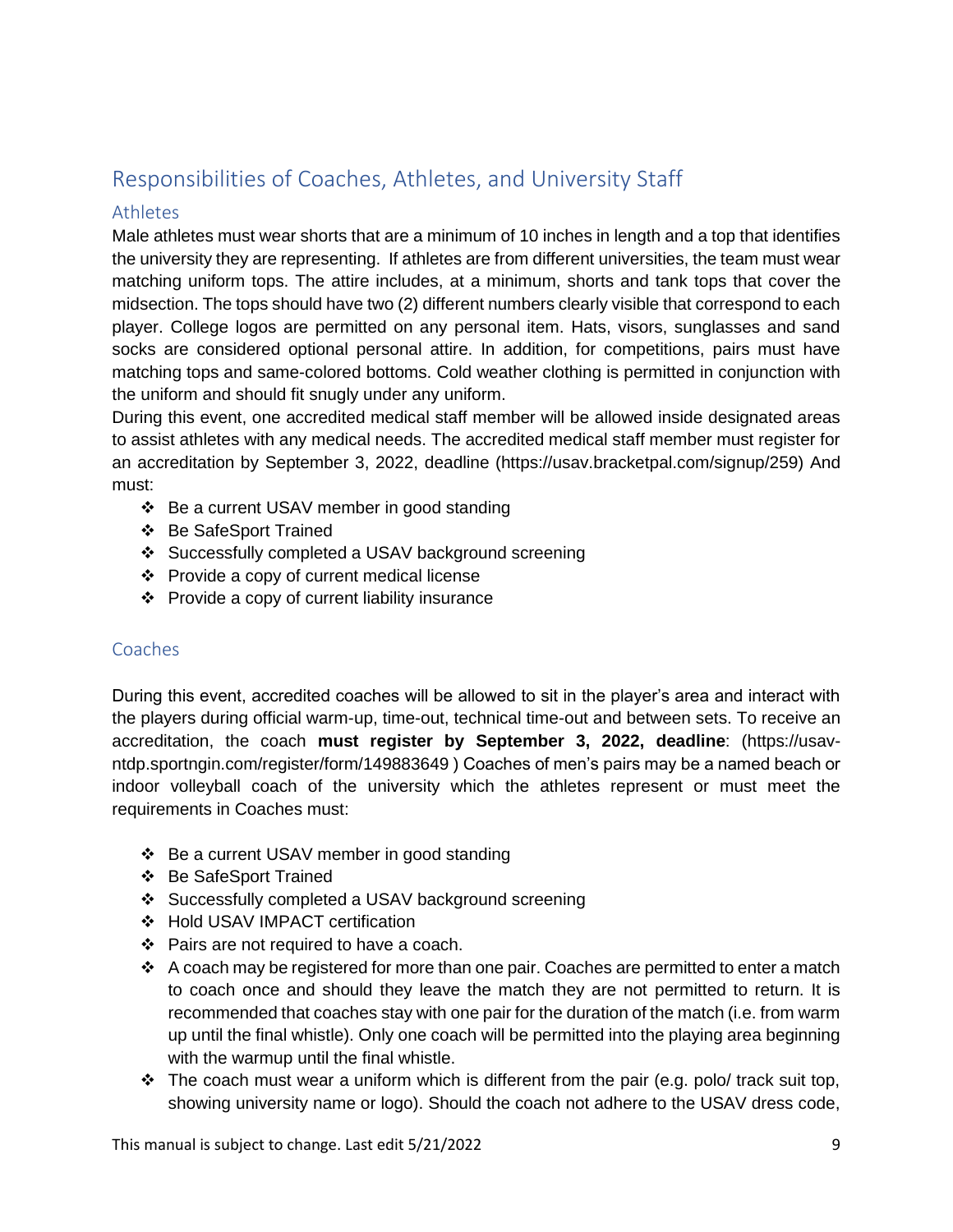the referee will make a remark on the score sheet and the Technical Delegate will rescind the coach's accreditation until the regulation is complied with.

- ❖ Coaches must wear the accreditation provided during the entire competition and present it to the match officials.
- $\div$  The Coach should sign the score sheet prior to the match (after the toss) in the Remarks box (or in the Coach's confirmation box, where a modified score sheet is being used), to confirm his/ her status as a member of the team, subject to the Rules of Play. In addition, the coach must leave his/ her accreditation on the score table. Hence for the purposes of this competition, the coach is included under the term's "pair" and "pair member". Should the Coach refuse to comply with this regulation or have no ID, he/ she will be requested to leave the playing area and can have no further involvement in the match.
- $\cdot \cdot$  The Coach sits at the designated pair seating areas and must remain seated during play, intervals between rallies except when switching courts, during set intervals and while instructing players during time outs. During court switches, the Coach switches with the pair.
- ❖ The Coach must not stand during play or talk to the pair members. Should either Referee have to remind the Coach of this fact, he/ she may be subject to the misconduct scale, just like the players. An accredited coach may interact with his/her players only during warm-up, change of set, between rallies, at switch of the court (should not delay) and during time-out.
- ❖ The coach can freely give instructions during Time-outs, Technical Timeouts, Set intervals, and during exceptional game interruptions. The coach may also give instructions during court switches (while walking) – however, the match shall not be delayed by this. Existing rules concerning coaching players from outside the playing area still apply.
- $\div$  The coach (as well as the pair captain) may request a time out by showing the official hand signal and requesting "time out" when the ball is out of play and before the 1st referee's whistle for service. His/ her contacting official is the 2nd referee should one be appointed. If there is no  $2<sup>nd</sup>$  referee, then the 1<sup>st</sup> referee should be contacted. Requests made after or at the same moment of the 1st Referee's whistle for service, or requests made after the pair has exhausted its time outs in that set, will be regarded as improper requests. Should resumption of the game be delayed by this, the pair will be sanctioned for delay.
- ❖ During a medical time out, only players may warm up in the playing area.
- ❖ Specific Regulations and Sanctions will be followed from the FIVB Age Group Beach Volleyball Handbook. Regulations regarding athletes can be found in [section 7.](file:///C:/Users/carolina.garbato/Downloads/FIVB_Age_Group_WCHS_Handbook_20211207%20(3).pdf)

# <span id="page-9-0"></span>REMOVAL OF ATHLETE(S)

- ❖ Any athlete confirmed to compete in the USAV Men's Beach Collegiate Challenge may be removed as a competitor for any of the following reasons, as determined by USAV:
	- $\circ$  Injury or illness as certified by a board-licensed physician or medical staff approved by USAV. If an athlete refuses verification of his/her illness or injury by a physician, or medical staff approved by USAV, his/her illness or injury will be assumed to be disabling and he/she may be removed.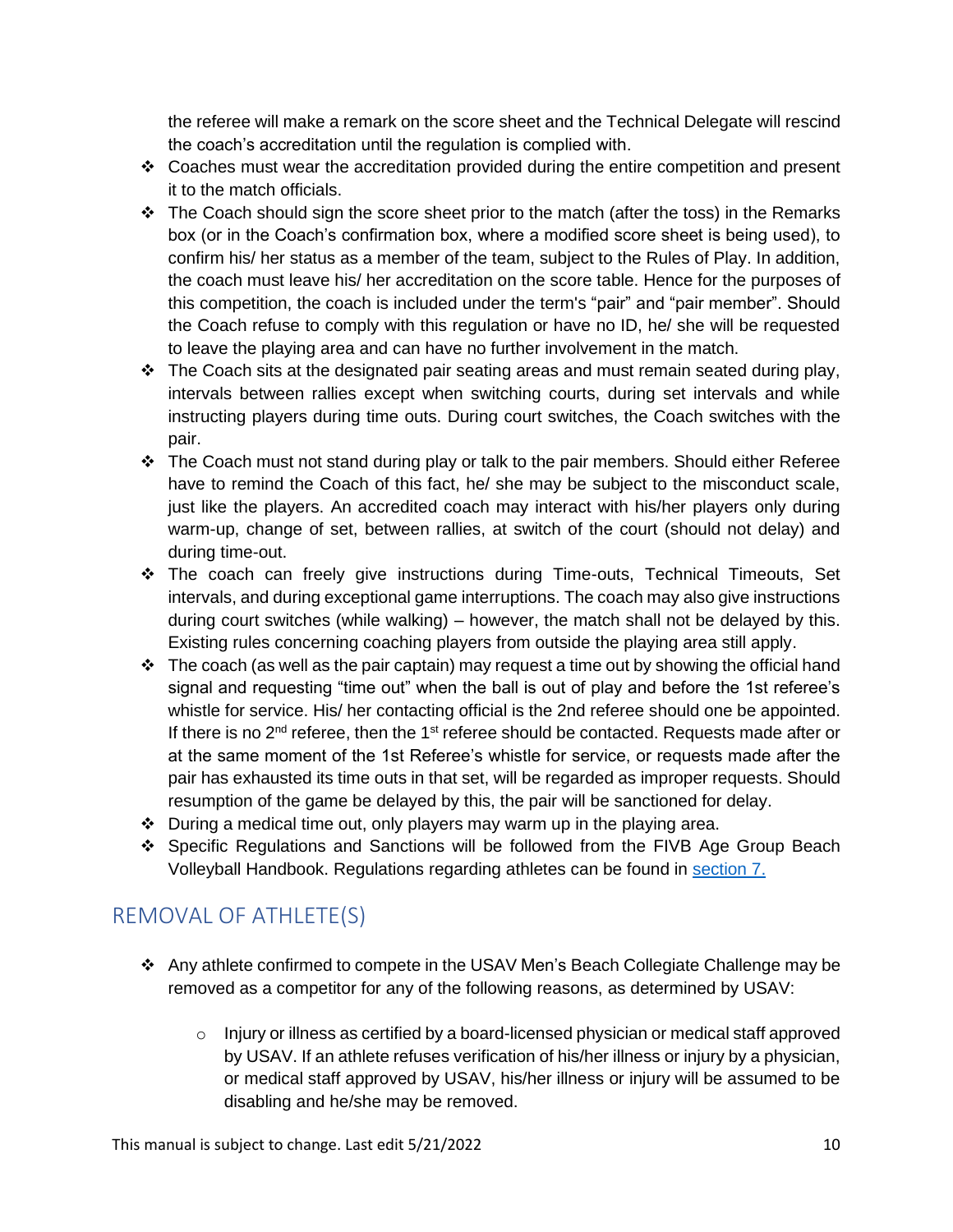- o Violation of USA Volleyball's Code of Conduct <http://www.pairusa.org/usa-volleyball/membership/forms-and-information>
- o An Anti-Doping violation as stipulated in 8.1
- $\circ$  Any athlete removed from the pair pursuant to a provision above has the right to a hearing per USAV Bylaws (Article X & XIII) or USOC Bylaws, Section 9.
- $\circ$  If a pair withdraws without a valid reason before a match (e.g. no show) or during a match (e.g. refusal to continue) they will lose by forfeit.
- $\circ$  All discontinued matches or matches that have not started are to be assessed by the Technical Delegate to determine if the losing pair is marked as Disqualification (DSQ) or Disqualification by Injury (INJ/DSQ).
	- If a pair is disqualified during pool play due to a positive doping test, it will lose all the matches in the pool (played or to be played) by forfeit (see above). It will receive no rank. All of the pair's matches in the Pool will be recorded as a forfeit for ranking purposes.
	- If a pair is disqualified after the pool play (after the Drawing of Lots) of the tournament due to a positive doping test, it will lose the last pool matches played by forfeit (see above). If the single-elimination phase has already started and if they have not played yet they forfeit their match and the opponent will be then moved to the next round. The final pool ranking will be maintained. If the pair already played its match and won the match, the match result will not be changed and this pair will forfeit the next round. However, if a pair is disqualified from the tournament due to a positive doping test after the conclusion of the drawing of lots but before the commencement of the first match of the single-elimination phase, they will be replaced in the draw directly by the 4th ranked pair in its pool. And the final pool ranking will be maintained. The disqualified pair will receive no final ranking. It should be shown on the bottom of the final standing without rank and "DSQ".

# <span id="page-10-0"></span>REPLACEMENT OF ATHLETE(S)

- ❖ In the event a confirmed pair loses one of its athletes, after the release of the Confirmed Entry List and prior to the technical meeting, due to reasons identified in Section 5 above, and/or to a withdrawal request a selection committee consisting of an NTDP representative, the Director of Beach Events, the Tournament Directors, and the University Coach in relation to the pair will select a replacement athlete from among those who are eligible for the University in question that have not already gained entry. The participating Pair/University may:
	- $\circ$  Submit through a withdrawal request to USAV bntdp@usav.org to submit the withdrawal, disband or 'change of athlete' request.If the withdrawal, disband or 'change of athlete' request is for an athlete/pair in the Main Draw tournament, the new pair shall be approved by the Selection Committee per the requirements in Section 2.4 to maintain their Main Draw position,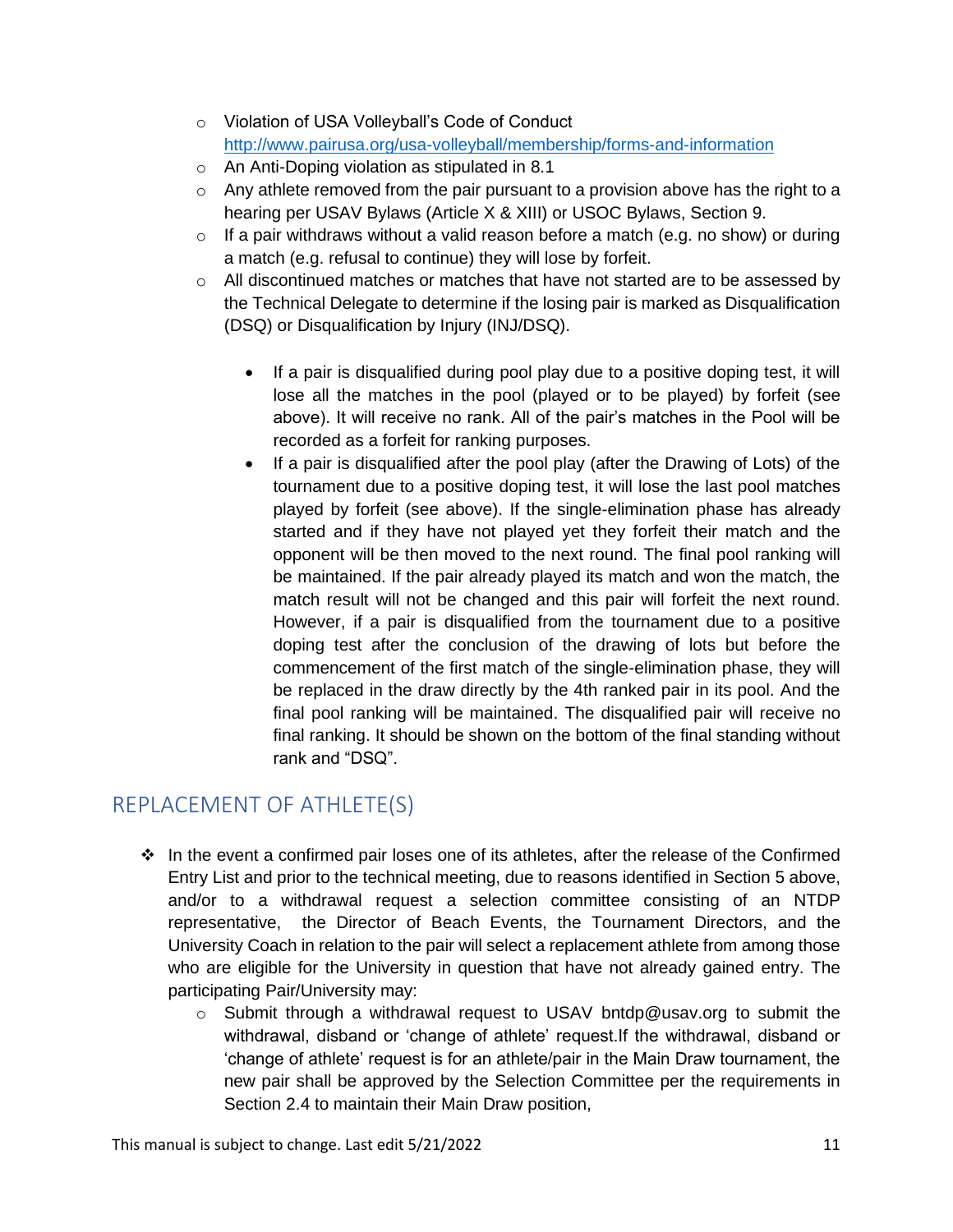- o After September 1, 2022, the participating Pair/University may:
- o Submit through a withdrawal request with the supporting medical certificate and travel proof (such as flight ticket issued with flight number, etc.) to USAV Beach Events (beachevents@usav.org and to bntdp@usav.org) to submit the withdrawal, disband or 'change of athlete' request.
- $\circ$  Failure of the Pair/University to provide proof of a travel itinerary and medical certificate may result in the Pair/University forfeiting their registration fee.
- $\circ$  Should a pair encounter an injury after the technical meeting has taken place, no replacement athlete can be used.

## <span id="page-11-0"></span>**MEDALISTS**

- ❖ All pairs that medal per gender will have an opportunity to be invited to participate in future Beach National Team Development Programs.
- ❖ The ATHLETE will be present for the award ceremony at the event in which his pair finishes among the top 3 pairs, wearing their uniform for the photography and media session.

# <span id="page-11-1"></span>ANTI-DOPING & CODE OF CONDUCT

- ❖ Athletes must adhere to all World Anti-Doping Agency (WADA), Fédération Internationale de Volleyball (FIVB) and US Anti-Doping Agency (USADA) protocols, policies and procedures. This includes out-of-competition testing as required by WADA, FIVB and USADA.
- ❖ Athletes must sign and adhere to the USAV Code of Conduct. Found [HERE](https://usavolleyball.org/wp-content/uploads/2022/04/2022-Code-of-Conduct.pdf)

### <span id="page-11-2"></span>MEDIA

- ❖ USAV owns all media rights including photographs, video, digital television at the event.
- ❖ The ATHLETE will do his/her utmost to be available for professional interviews by USAV or credentialed media immediately following matches and will use reasonable efforts to organize his/her schedule accordingly. USAV will respect the ATHLETE'S need to train, play, eat, sleep and prepare for coming games during the EVENT when requesting the ATHLETE'S participation in such activities.

# <span id="page-11-3"></span>**DISCLAIMER**

❖ If any force of nature or force majeure should cause the alteration or cancellation of any of the selection events listed in this document, these selection procedures will be revised pursuant to approval of the USA Volleyball Beach office.